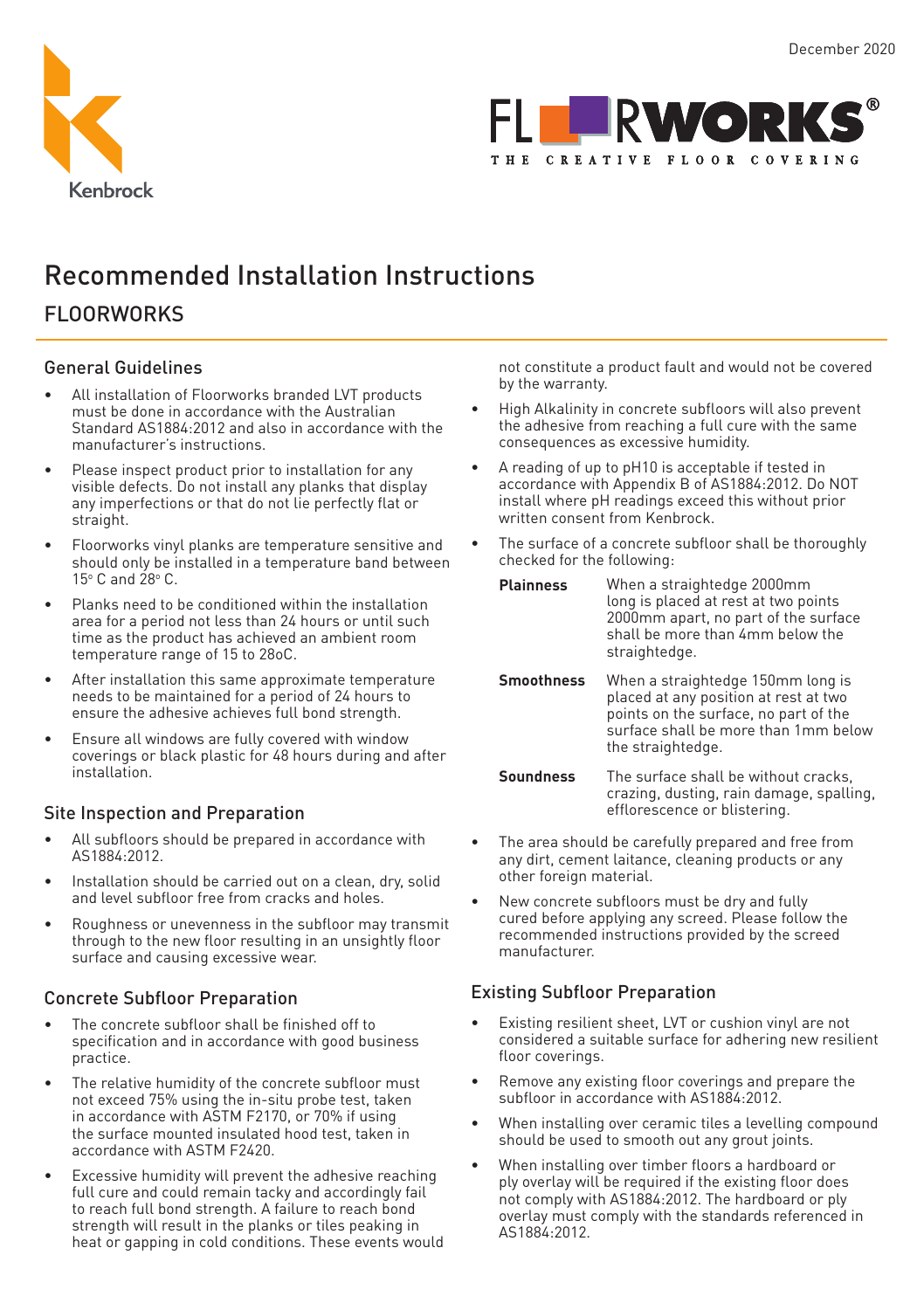## Adhesive

Kenbrock recommends the use of Kenbrock Evagrip adhesive with all Floorworks LVT products sold.

Evagrip has been specifically formulated for use with Floorworks LVT products installed within Australia's variable climate. Important notice for installers: Lay tiles and planks in wet adhesive for maximum bond strength.

Also paddle stir the adhesive before use!

Use of other adhesives may invalidate the product warranty, except in the following circumstances:

Note: RLA R555 2 Part Flexible Polyurethane Adhesive must be used in localised areas subject to excessive heat and direct sunlight, e.g. parts of family or lounge rooms with large window fronts, shop windows, patio doors and around fixed room heaters.

RLA R555 2 Part Flexible Polyurethane Adhesive is also recommended if the floor is being installed in a wet area which may be subject to pooled water for lengthy periods, or an area where heavy cleaning is envisaged. Refer to the adhesive manufacturer's product data sheet before commencing installation and apply the adhesive in accordance with their published instructions.

Failure to adhere to these instructions may invalidate the product warranty.

## Measuring and Planning the Installation

- Establish the centre point of your room and mark a chalk line A–B through this point parallel to the longest wall.
- Loose lay the planks away from the centre line A–B and check at the perimeter the size of the edge pieces. If they are too small, adjust the size of the edge pieces and adjust the centre to the A–B line.
- From the other wall, mark another chalk centre line C–D, ensuring it is square to the A–B line. The C–D line should be the shorter of the two lines unless the room is a perfect square.
- Mark two chalk lines, E-F & G–H, 305mm either side of the C–D line, making sure these lines are also square to the A–B line. Please note that 305mm corresponds with one-third the length of Floorworks planks.



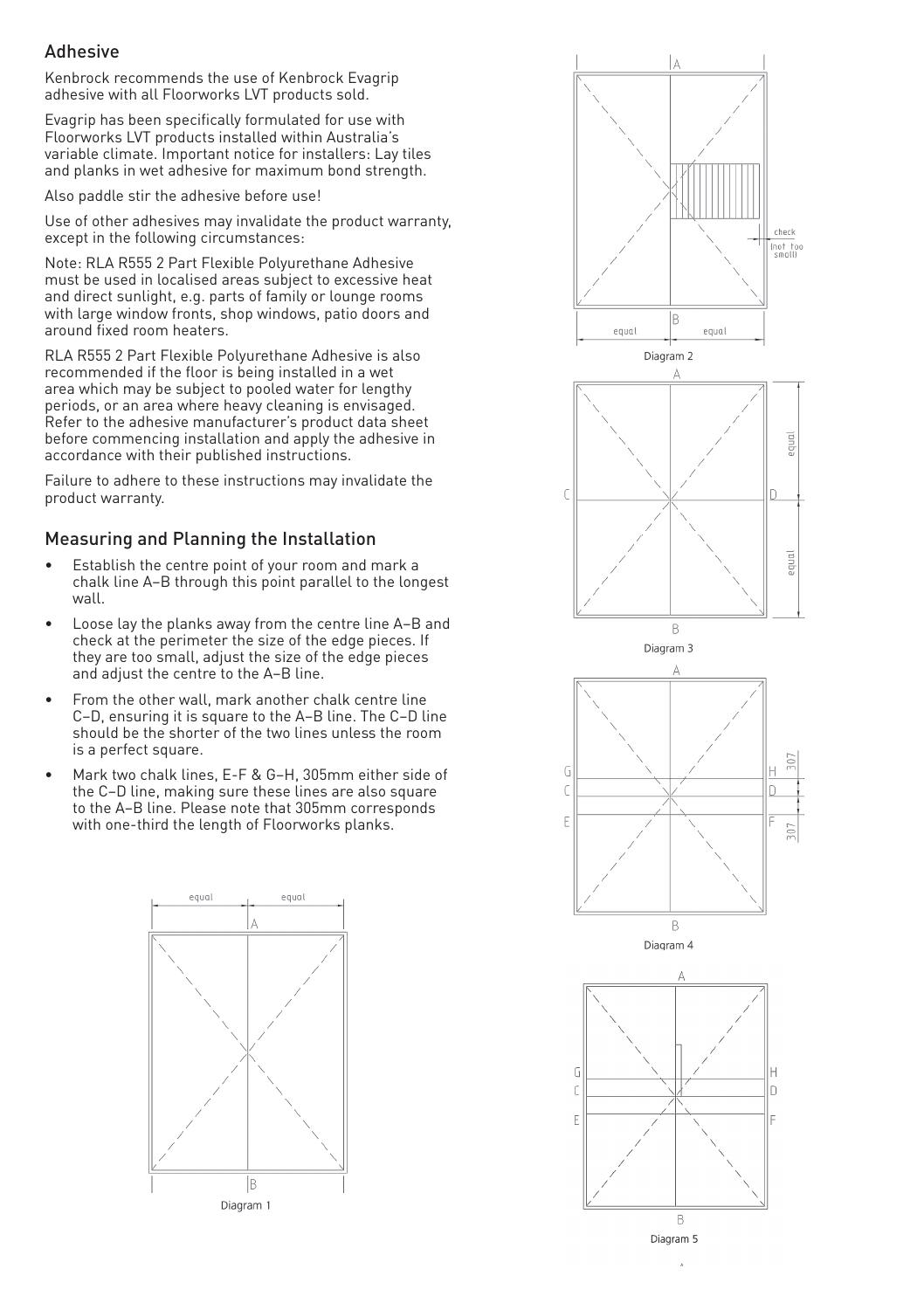#### Installation

The floor should be divided into workable sections, leaving the perimeter tiles unadhered until the main body of the floor has been laid.

Please ensure the correct adhesive spread rate is used which is generally 4 – 5 square metres per litre. Use a 1.6mm x 1.6mm "V" shaped notched trowel. Never use a worn trowel as this will prevent the correct amount of adhesive being applied.

A 95% adhesive transference to the back of the tile is required.

Only spread an area that can be laid in 30 – 35 minutes at 23oC and reducing this time as the temperature increases.

Allow the adhesive to develop some initial tack which will be between 5 –10 minutes depending on the temperature and humidity at the time.

All Kenbrock planks and tiles are cut with a 23o chamfer in order to minimise visable joints. Be careful not to butt the tiles or planks too tightly as this could cause one end to ride the other causing a lipping effect.

Place the first plank so that its length is running down the A–B line, with its tail butting the C–D line—as shown. Press down on the centre of the plank and run your hand around the edges ensuring that all air is expelled.

Place the second plank on the other side of the A–B line with its nose butting the G–H line as shown.

Proceed down the centre line in one direction laying two planks wide i.e. one plank either side of the centre line. Then revert to the centre and complete the process in the opposite direction.

Lay the third row to complete the three-row sequence. Place a plank alongside row two with its tail on the E–F line. Now complete the third row in both directions.

Repeat the sequence of the three rows until one half of your room is completed.

To commence installation of the second half of the room, place one plank alongside row one with its tail on the E-F line. The next row commences with the plank having its nose on the G–H line with the third row of the sequence staring with a plank having its tail on the C–D line. Extend the rows in both directions.

Continue with three row sequence until the room is completed.

Visually check the completed job and make any necessary adjustments whilst the adhesive is still tacky. At the same time replace any planks or tiles that do not appear perfect.

Clean tools immediately after use with warm soapy water. Remove any adhesive on the surface with damp cloth and broom sweep any grit or debris that could be ground into the surface and cause scratches and damage.

When a section of floor has been laid, excepting the perimeter, the flooring should be rolled in both directions with a minimum 45kg articulated roller.

Prohibit all traffic for 24 hours after the installation is completed to allow adhesive to reach its full bond strength. Do not carry out maintenance during this period and ensure the temperature remains constant between 15 and 28c.